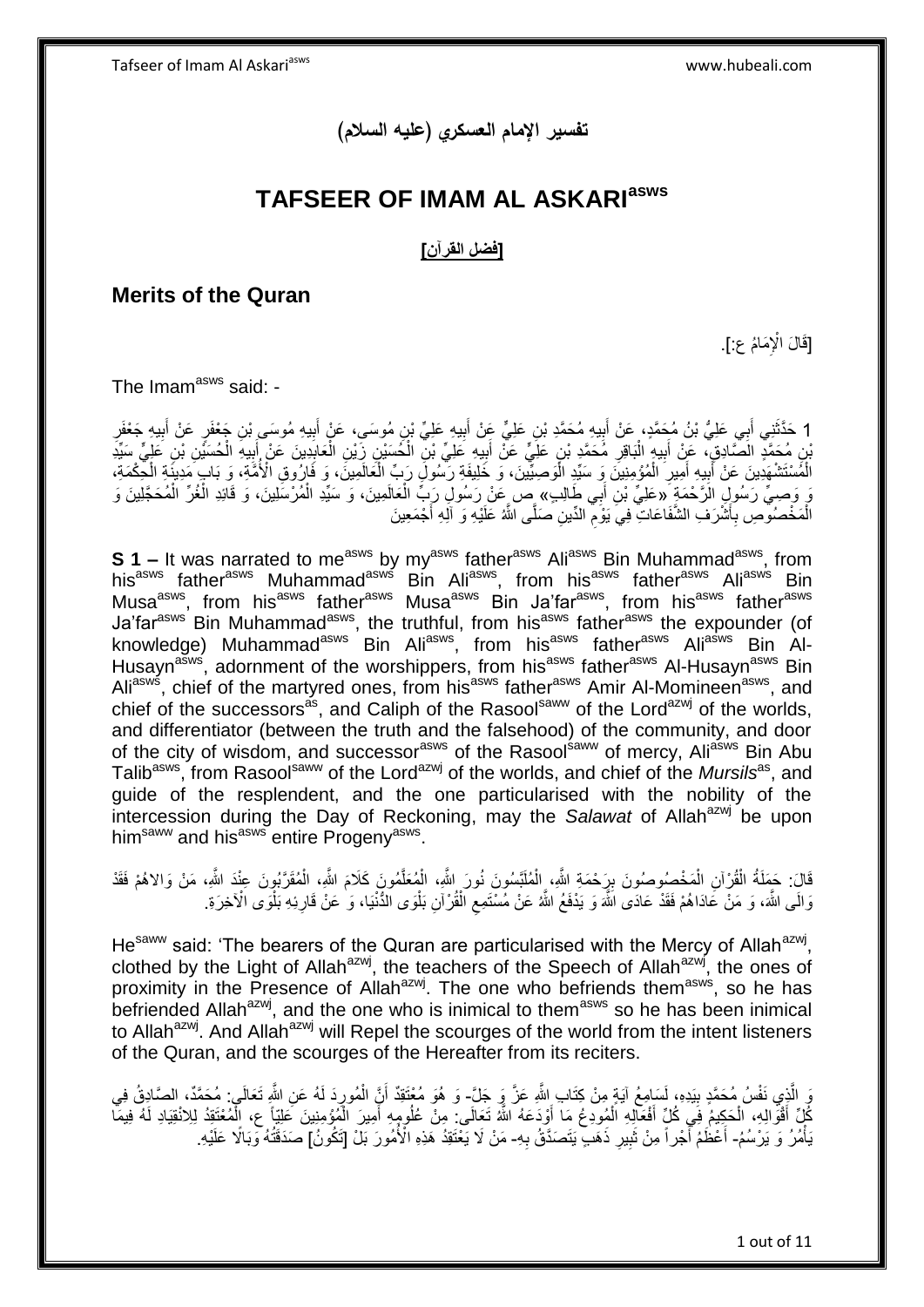By the One<sup>azwj</sup> in Whose Hand is the soul of Muhammad<sup>saww</sup>! The listener of a Verse from the Book of Allah $a^{2xy}$  Mighty and Majestic while he is of the belief that the provider to him from Allah<sup>azwj</sup> the Exalted, Muhammad<sup>saww</sup>, is the truthful in all of his<sup>saww</sup> words, the wise in all of his<sup>saww</sup> deeds, (and that) he<sup>saww</sup> deposited whatever Allah<sup>azwj</sup> had Deposited to him<sup>saww</sup>, to the Amir Al-Momineen, Ali<sup>asws</sup>, and believes in his<sup>asws</sup> obedience to him<sup>saww</sup> regarding whatever he<sup>saww</sup> instructed and enjoined, would have greater Recompense than a mountain of gold given in charity with it by the one who does not believe in these matters. But, his charity would (in fact) be a plague upon him.

وَ لَقَارٍ يُّ آيَةٍ مِنْ كِتَابٍ اللَّهِ مُعْتَقِداً لِهَذِهِ الْأُمُورِ – أَفْضَلُ مِمَّا دُونَ الْعَرْشِ إِلَى أَسْفَلِ النُّخُومِ يَكُونُ لِمَنْ لَا يَعْتَقِدُ هَذَا الِاعْتِقَادَ، ِ ِ ِ َ ِ إ َ فَيَتَصَدَّقُ بِهِ، بَلْ ذَلِكَ كُلَّهُ وَبَالٌ عَلَى هَذَا الْمُتَصَدِّقِ بِهِ. ِ إ ُّ ِ

And for a reciter of a Verse from the Book of Allah $a^{2}$ , believing in these matters, would be better than what is below the Throne up to the lowest end-point that can happen to be, than the one who does not believe in these beliefs, and he gives in charity with it. But that, all of it, would (in fact) be a plague upon this giver of charity with it'

ِ نُّمَّ قَالَ: أَ تَدْرُونَ مَتَى يَتَوَفَّرُ عَلَى هَذَا الْمُسْتَمِعِ- وَ هَذَا الْقَارِيَ هَذِهِ الْمَثُوبَاتُ الْعَظِيمَاتُ إِذَا لَمْ يَغُلَّ فِي الْقُرْآنِ [إِنَّهُ كَلَامٌ إ **∫** ُ ِ إ إ ان<br>سال إ إ مَجِيدٌ] وَ لَمْ يَجْفُ عَنْهُ، وَ لَمْ يَسْتَأْكِلْ بِهِ وَ لَمْ يُرَاّءِ بِهِ. ِ ِ إ

Then he<sup>asws</sup> said: 'do you know when this would be available to this listener and this reciter, these magnificent Rewards? When he does not insert (anything) in the Quran, (it is a Glorious Quran), and does not dehydrate (take out anything) from it, and does not consume (the world) with it, and does not opine with it.

وَ قَالَ رَسُولُ الثَّهِ صِ عَلَيْكُمْ بِالْقُرْآنِ فَإِنَّهُ الشَّفَاءُ النَّافِعُ، وَ الدَّوَاءُ الْمُبَارَكُ [ق] عِصْمَةٌ لِمَنْ تَمَسَّكَ بِهِ، وَ نَجَاةٌ لِمَنْ [اتَّبَعَهُ] יִיµ إ ِ ِ إ نَبِعَهُ، لَا يَعْوَجُ فَيُقَوَّمَ، وَ لَا يَزِيغُ فَيُشَغَّبَ وَ لَا تَنْقَضِي عَجَائِبُهُ، وَ لَا يَخْلُقُ عَلَّى كَثْرَةِ الرَّدِّ. **∶**  ِ إ ُ

And Rasool-Allah<sup>saww</sup> said: 'Upon you all is to be with the Quran, for it is the beneficial healing, and a Blessed cure, and a protection for the one who attaches with it, and a salvation for the one who follows it. He will not be perverted, so he would be straight, and he will not be deviated, so he would remain (on the Straight Path), and its wonders will not expire, nor would it create numerous arguments'.

[وَ إِ اتْلُوهُ فَإِنَّ اللَّهَ يَأْجُرُكُمْ عَلَى تِلَاوَتِهِ- بِكُلِّ حَرْفٍ عَشْرَ حَسَنَاتٍ، أَمَا إِنِّي لَا أَقُولُ: «الم»\* عَشْرٌ، وَ لَكِنْ أَقُولُ «الْأَلِفُ» ا<br>إ ِ َ ِ َ ; َ عَشَّرٌ، وَ «اَللَّامُ» عَشْرٌ، وَ «الْمِيمُ» عَشْرٌ. إ

And recite it, for Allah<sup>azwj</sup> Recompense you upon its recitation, with every letter, ten Good deeds. But, I<sup>asws</sup> am not saying (for) 'Alif Laam Meem', there would be ten, but I asws am saying: '(for reciting) the '*Alif*' would be ten, and '(for) the '*Laam*' would be ten, and (for) the '*Meem*' would be ten.

يُّمَّ قَالَ رَسُولُ اللَّهِ ص: أَ تَدْرُونَ مَنِ الْمُتَصَمِّكُ- الَّذِي (بِتَمَسُّكِهِ يَذَالُ) هَذَا الشَّرَفَ الْعَظِيمَ هُوَ الَّذِي أَخَذَ الْقُرْآنَ وَ تَأْوِيلَهُ عَنَّا إ َ إ **∣** َّ **∶** إ إ َ َّ إ أَهْلَ الْبَيْتِ، أَوْ عَنْ وَسَائِطِنَا السُّفَرَاءِ عَنَّا إِلَى شِيعَتِنَا، لَا عَنْ آرَاءِ الْمُجَادِلِينَ وَ قِيَاسِ الْقَانِسِينَ إ  $\frac{1}{2}$ َ إ َ

Then Rasool-Allah<sup>saww</sup> said: 'Are you knowing the one attached (to it), the one who, by his attachment, would be attaining these great nobilities? He is the one who takes the Quran and its explanation from us<sup>asws</sup>, the People<sup>asws</sup> of the Household, or from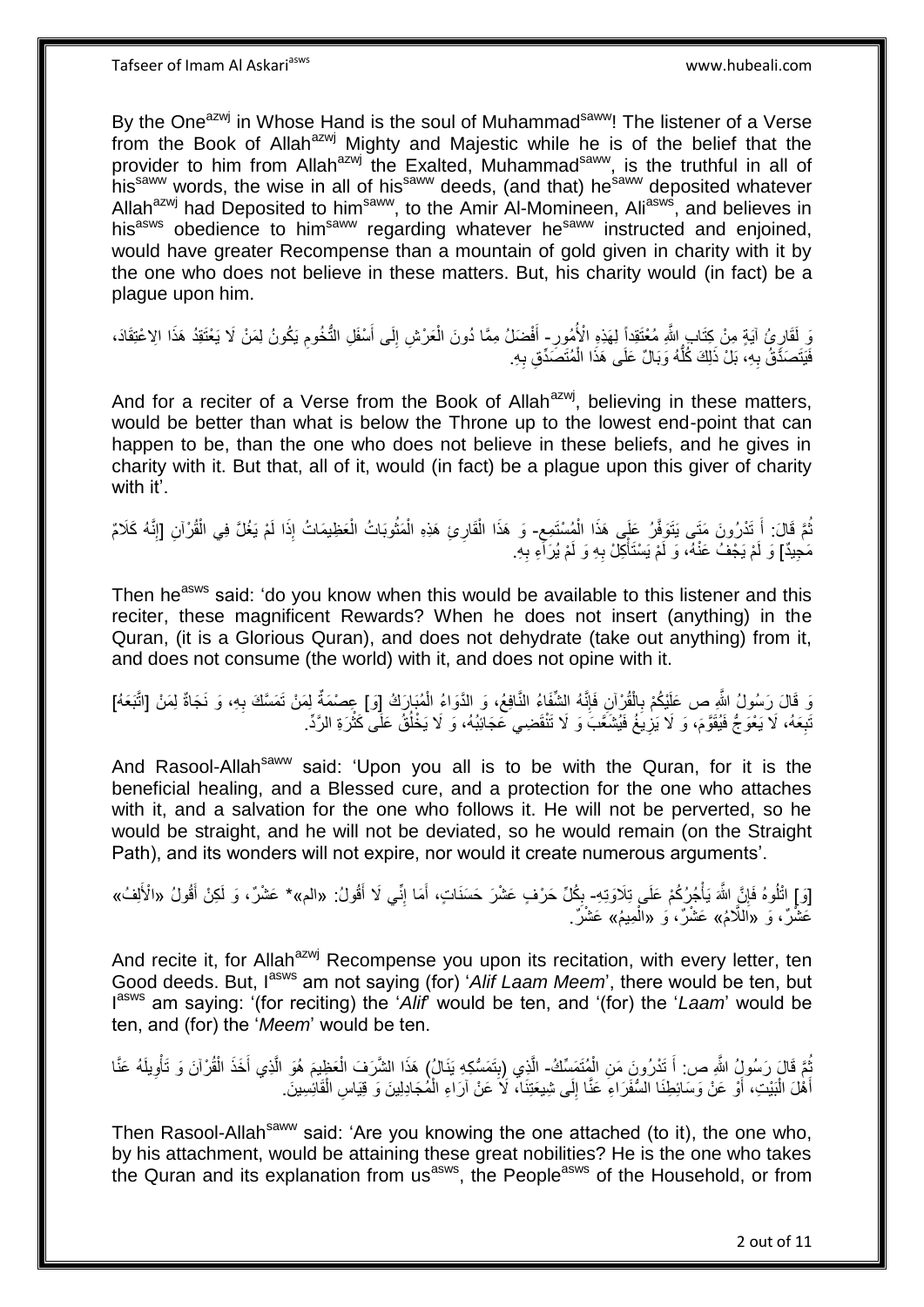our<sup>asws</sup> intermediaries, the ambassadors from us<sup>asws</sup> to our<sup>asws</sup> Shias, not from an opinion of the arguers and the analogy of the analogists.

فَأَمَّا مَنْ قَالَ فِي الْقُرْآنِ بِرَأْيِهِ، فَإِن اتَّفَقَ لَهُ مُصَادَفَةُ صَوَابٍ، فَقَدْ جَهِلَ فِي أَخْذِهِ عَنْ غَيْرِ أَهْلِهِ، وَ كَانَ كَمَنْ سَلَكَ طَرِيقاً َ ِ ِ إ ِ إ ِ َ ِ مَسْنَعاً مِنْ غَيْرِ خُفَّاظٍ يَحْفَظُونَهُ فَإِنِّ اتَّفَقَتْ لَهُ السَّلَامَةُ، فَهُوَ لَا يَعْدَمُ مِنَ الْعُقَلَّاءِ وَ الْفُضَلَاءِ الَّذَّمَّ [وَ الْعَذْلَ] وَ التَّوْبِيخَ إ إ ِ إ ِ

So, as for the one who says regarding the Quran by his opinion, and if he is correct in accordance with it by co-incidence, so he has been ignorant in taking it from other than its rightful ones (people<sup>asws</sup>), and he would be like the one who asks the way wherein are a lot of predatory wild animals, without a protector protecting him, and he arrives safely to it (his destination) by co-incidence, so he would not be left out of condemnation and the rebuke from the intellectuals and the virtuous ones.

> لَ اتَّفَقَ لَهُ افْتِرَاسُ السَّبُعِ [لَهُ] فَقَدْ جَمَعَ إِلَى هَلَاكِهِ سُقُوطَهُ عِنْدَ الْخَيِّرِينَ الْفَاضِلِينَ وَ عِنْدَ الْعَوَامِّ الْجَاهِلِينَ ِ  $\frac{1}{2}$ إ إ إ ِ إ

And if, by co-incidence the predatory wild animals do devour him, so he would have been led to his destruction by his silence in the presence of the good people, the virtuous ones, and in the presence of the ignorant general populace (for not having asked the right way).

وَ إِنْ أَخْطَأَ الْقَائِلُ فِي الْقُرْآنِ بِرَأْيِهِ فَقَدْ تَبَوَّأَ مَقْعَدَهُ مِنَ النَّارِ ، وَ كَانَ مَثَلُهُ كَمَثَلِ مَنْ رَكِبَ بَحْراً هَائِجاً بِلَا مَلَّاحٍ، وَ لَا سَفِينَةٍ َ ُ َ ِ َ ِ إ ِ إ إ َ َ ِ **∶** ٍ صَحِيحَةٍ، لَا يَسْمَعُ بِهَلَاكِهِ أَحَدٌّ إِلَّا قَالَ: هُوَ أَهْلٌ لِمَا لَحِقَهُ، وَ مُسْتَحِقٌّ لِمَا أَصَابَهُ. َ َ ِ َ ِ

And if the speaker errs in the Quran by his opinion, so he has assured his seat from the Fire, and his example would be like an example of the one who sails the rough sea without a navigator, and not having a correct ship. No one would hear of his destruction except he would say, 'He was deserving of his destruction and deserving of what hit him''.

وَ قَالَ صِ مَا أَنْعَمَ اللَّهُ عَزَّ وَ جَلَّ عَلَى عَبْدٍ بَعْدَ الْإِيمَانِ بِاللَّهِ- أَفْضَلَ مِنَ الْعِلمِ بِكِتَابِ اللَّهِ وَ الْمَعْرِفَةِ بِتَأْوِيلِهِ. وَ مَنْ جَعَلَ اللَّه **∶** اً<br>ا ِ إ ! ِ إ ِ ِ إ إ َ لَهُ فِي ذَلِكَ حَظَّاً، ثُمَّ ظَنَّ أَنَّ أَحَداً- لَمْ يُفْعَلْ بِهِ مَا فُعِلَ بِهِ- قَدْ فَضَلَ عَلَيْهِ فَقَدْ خَقَّرَ (نِعَمَ اللَّهِ) عَلَيْهِ. َ ۔<br>ا ُ ِ ِ

And he<sup>asws</sup> said: 'Allah<sup>azwj</sup> Mighty and Majestic did not Favour upon a servant after *Eman* in Allah<sup>azwj</sup>, anything more superior than the knowledge of the Book of Allah<sup>azwj</sup> and the understanding of its explanation. And the one for whom Allah $a$ <sup>azwj</sup> Makes a share to be in that, then he thinks that anyone (else) – who has not been Dealt with what he has been Dealt with – has superiority over him, so he has belittled the Bounty of Allah<sup>azwj</sup> upon him'.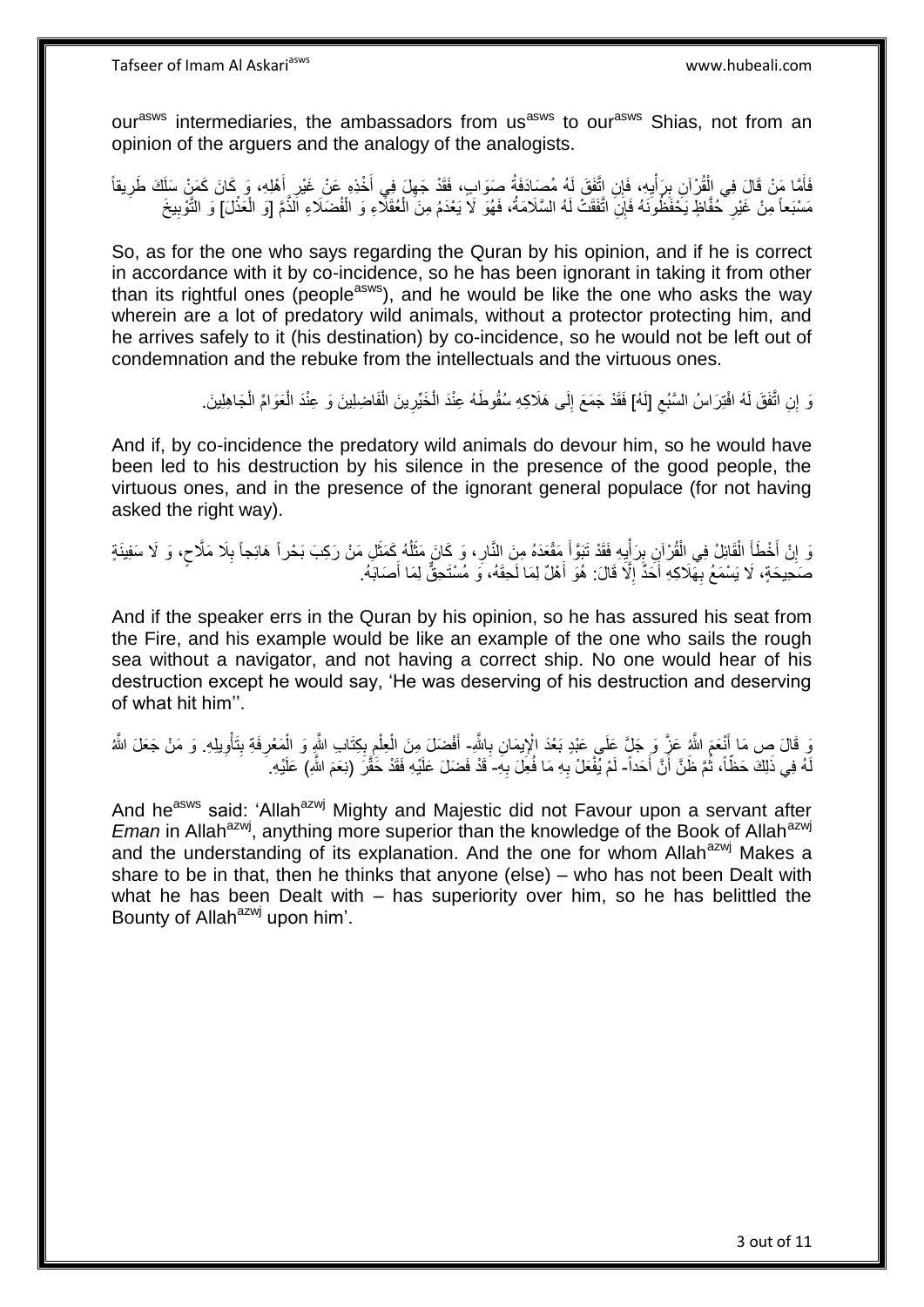### **]فضل العالم بتأويل القرآن و العالم برحمته[**

# **Preferring the knowledgeable oneasws with the explanation of the Quran, and the learning by hisasws mercy**

2 وَ قَالَ رَسُولُ اللَّهِ صِ فِي قَوْلِهِ تَعَالَى: «يا أَيُّهَا النَّاسُ قَدْ جاءَتْكُمْ مَوْعِظَةٌ مِنْ رَبِّكُمْ- وَ شِفاءٌ لِما فِي الصُّدُورِ وَ هُدىً وَ<br>2 ديد الله عليه اللَّهِ صِ بِهِي قَوْلِهِ تَعَالَى: «يا رَبِّ َ رَحْمَةٌ لِلْمُؤْمِنِينَ- قُلْ بِفَضْلِ ۗ اللَّهِ وَ بِرَحْمَتِهِ فَبِذلِكَ فَلْيَفْرَحُوا- هُوَ خَيْرٌ مِمَّا يَجْمَعُونَ» إ إ ِ **∣** 

**S 2 –** And Rasool-Allah<sup>saww</sup> said regarding the Words of the Exalted: *O you people! There has come to you an Advice from your Lord and a Healing for what is in the chests, and a Guidance and a Mercy for the Momineen [10:57] Say: '(It is) by the Grace of Allah and by His Mercy' – so with that, let them be rejoicing; it is better than what which they are amassing [10:57]*'.

قَالَ رَسُولُ اللَّهِ ص: «فَضْلُ اللَّهِ عَزَّ وَ جَلَّ» الْقُرْآنُ وَ الْعِلْمُ بِتَأْوِيلِهِ «وَ رَحْمَتُهُ» تَوْفِيقُهُ لِمُوَالاةِ مُحَمَّدٍ وَ آلِهِ الطَّيِّبِينَ، وَ ِ إ ِ إ إ ِ مُعَادَاةُ أَعْدَائِهِمْ. ِ َ

Rasool-Allah<sup>saww</sup> said: 'The Grace of Allah<sup>azwj</sup> Mighty and Majestic is the Quran and the knowledge of its explanation, and  $His^{azwj}$  Mercy is His<sup>azwj</sup> Giving inclination to the Wilayah of Muhammad<sup>saww</sup> and his<sup>saww</sup> goodly Progeny<sup>asws</sup>, and the enmity of their<sup>asws</sup> enemies.

نُّمَّ قَالَ رَسُولُ اللَّهِ ص: وَ كَيْفٍ لِا يَكُونُ ذَلِكَ خَيْرٍ إِ مِمَّا يَجْمَعُونَ، وَ هُوَ ثَمَنُ الْجَنَّةِ وَ نَعِيمُهَا، فَإِنَّهُ يُكْتَسَبُ بِهَا رِضْوَانُ اللَّهِ إ َ ُ ِ **∶** ا∣<br>ِ∘ِ تَعَالَى- الَّذِي هُوَ أَفْضَلِ مِنَ الْجَنَّةِ وَ يُبِنْتَحَقُّ بِهَا الْكَوْنُ بِحَضْرَةِ مُحَمَّدٍ وَ آلِهِ الطَّيِّبِينَ- الَّذِي هُوَ أَفْضَلُ مِنَ الْجَنَّةِ. [وَ] إِنَّ َ ِ ِ إ ِ إ إ َ ِ مُحَمَّداً وَ آلَهُ الطِّّيِّبِينَ أَشْرَفُ زِينَةٍ فِي الْجِنَانِ ۖ ِ َ ِ إ

Then Rasool-Allah<sup>saww</sup> said: 'And how can that not happen to be better than what they are amassing, and it is the price of the Paradise and its Bounties? So the one who earns by it the Pleasure of Allah<sup>azwj</sup> the Exalted, which is superior than the Paradise (itself), and he would be deserving of it, the existing (living) in the presence of Muhammad<sup>saww</sup> and his<sup>saww</sup> goodly Progeny<sup>asws</sup>, which is superior than the Paradise (itself), and that Muhammad<sup>saww</sup> and his<sup>saww</sup> goodly Progeny<sup>asws</sup> are the most noble adornment in the Gardens'.

نُّمَّ قَالَ ص: يَرْفَعُ اللَّهُ بِهَذَا الْقُرْآنِ وَ الْعِلْمِ بِتَأْوِيلِهِ، وَ بِمُوَالاتِنَا أَهْلَ الْبَيْتِ وَ الثَّبَرِّي مِنْ أَعْدَائِنَا أَقْوَاماً، فَيَجْعَلُهُمْ فِي الْخَيْرِ إ َ ِ ِ إ **∣** ِ إ إ إ **∶** ُ َ إ قَادَةً، تُقَصِّ آثَارُهُمْ، وَ تُرْمَقُ أَعْمَالُهُمْ وَ يُقْتُدَى بِفِعَالِهِمْ، ٔ<br>ا َ ِ **!** 

Then he<sup>asws</sup> said: 'Allah<sup>azwj</sup> would Raise a people by this Quran and the knowledge of its explanation, and with our<sup>asws</sup> Wilayah, the People<sup>asws</sup> of the Household, and the disavowing from our<sup>asws</sup> enemies, so He<sup>azwj</sup> would Make them to be among the best of the leaders, pursuing their<sup>asws</sup> tracks and following their<sup>asws</sup> deeds.

َهَ تَرْغَبُ الْمَلَائِكَةُ فِي خُلَّتِهِمْ، وَ بِأَجْنِحَتِهَا تَمْسَحُهُمْ، وَ فِي صَلَوَاتِهَا [تُبَارِكُ عَلَيْهِمْ، وَإِ تَسْتَغْفِرُ لَهُمْ [حَتَّى] كُلُّ رَطْبِ وَ يَابِسٍ َ ِ ِ َّ إ ِ ِ [يَسْتَغْفِرُ لَهُمْ] حَتَّى حِيّتَانُ اَلْبَحْرِ وَ هَوَامُّهُ [سِبَاعُ الْطَّيْرِ] وَّ سِبَاعُ الْبَرِّ وَ اَنْعَامُهُ، وَ السَّمَاءُ وَ نُجُومُهَا. َ إ ِ ِ إ

And the Angels would be wishing to be in their isolation, and they would be touching them with their wings, and during their (sending) *Salawat*, they (Angels) would send Blessings upon them and seek Forgiveness for them, to the extent of every wet and dry (thing) would seek Forgiveness for them, even the fishes of the sea and its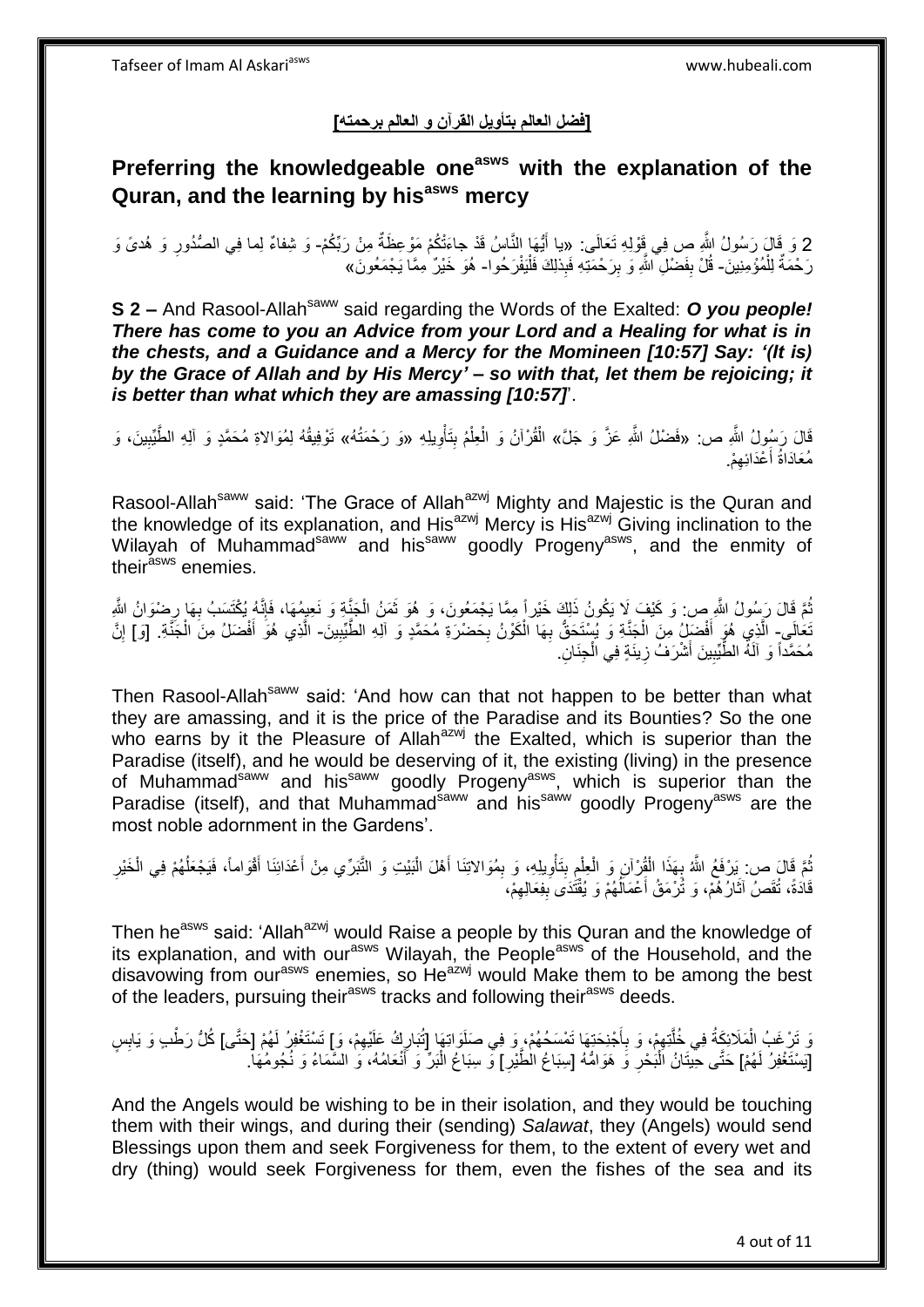vermin, the predators of the birds and the predators of the land and its beasts, and the sky and its stars'.

### **]آداب قراءة القرآن[**

### **Etiquettes of reciting the Quran**

3 ثُمَّ قَالَ الْحَسَنُ أَبُو مُحَمَّدٍ الْإِمَامُ ع أَمَّا قَوْلُهُ الَّذِي نَدَبَكَ [اللَّهُ] إِلَيْهِ، وَ أَمَرَكَ بِهِ عِنْدَ قِرَاءَةِ الْقُرْآنِ: «أَعُوذُ بِاللَّهِ [السَّمِيعِ<br>أَيُرتُمْ قَالَ الْحَسَنُ أَبُو مُحَمَ إ ِ َ لَ ِ َّ ا<br>ا َ إ ِ َ ِ الْعَلِيمِ] مِنَ الشَّيْطَانِ الرَّجِيمِ» إ ِ

**S 3 –** Then Al-Hassan<sup>asws</sup>, Abu Muhammad<sup>asws</sup>, the Imam<sup>asws</sup> said: 'As for His<sup>azwj</sup> Words which Allah<sup>azwj</sup> Assigned to and Commanded with at (the commencement) of recitation of the Quran is, 'I seek Refuge with Allah<sup>azwj</sup>, the Hearing, the Knowing, from the Pelted Satan<sup>la</sup>'.

فَإِنَّ أَمِيرَ الْمُؤْمِنِينَ ع قَالَ: إِنَّ قَوْلَهُ: «أَعُوذُ بِاللَّهِ» أَيْ أَمْتَنِعُ بِاللَّهِ، «السَّمِيعِ» لِمَقَالِ الْأَخْيَارِ وَ الْأَشْرَارِ وَ لِكُلِّ الْمَسْمُوعَاتِ َ ِ יֲ<br>י إ ِ َ ِ َ ِ إ ِ ِ ِ مِنَّ الْإِعْلَانِ وَ الْإِسْرَارِ «الْعَلِيمِ» بِأَفْعَالِ الْأَبْرَارِ وَ الْفُجَارِ، وَ بِكُلِّ شَيْءٍ مَا كَانَ وَ مَا يَكُونُ ۖ [وَ مَا لَا يَكُونُ] أَنْ لَوْ كَانَ كَيْفَ ِ **∶** إ ِ َ **∶**  ِ َ كَانَ يَكُونُ

So Amir Al-Momineen<sup>asws</sup> said: 'His words, 'I seek Refuge with Allah<sup>azwj</sup> – i.e., I am abstaining with Allah<sup>azwj</sup>; 'the Hearing' – of the speeches of the good ones and the evil ones and for everything that can be heard from the (words) in public and secret; the 'Knowing' – of the deeds of the righteous ones and the immoral ones, and with everything what has already happened, and what would be happening (and what has not happened yet), that if it was to happen, how it would be happening.

«مِنَ الشَّيْطَانِ الرَّجِيمِ» (وَ الشَّيْطَانُ) هُوَ الْبَعِيدُ مِنْ كُلِّ خَيْرٍ «الرَّجِيمُ» الْمَرْجُومُ بِاللَّغْنِ، الْمَطْرُودُ مِنْ بِقَاعِ الْخَيْرِ وَ<br>بِرِوِيهِ بِهِمْ الشَّيطَانِ – يَجْمِعُ وَفَرْقَ بِهِمْ الْق إ ِ إ ِ ِ إ َّ **∶** إ الِاسْتِعَاذَةُ هِيَ [مِمَّا] مَا قَذْ أَمَرَ اللَّهُ بِهِ عِبَادَهُ- عِنْدَ قِرَاءَتِهِمُ الْقُرْآنَ، فَقَالَ<br>الِاسْتِعَاذَةُ هِيَ [مِمَّا] مَا قَذْ أَمَرَ اللَّهُ بِهِ عِبَادَهُ- عِنْدَ قِرَاءَتِهِمُ الْقُرْآنَ، فَقَالَ **∶** َ إ ِ إ إ إ ِ الرَّجِيمِ- إِنَّهُ لَّيْسَ لَهُ سُلْطانٌ عَلَى الَّذِينَ آمَنُوا وَ عَلى رَبِّهِمْ يَتَوَكَّلُونَ- إِنَّما سُلْطانُهُ عَلَى الَّذِينَ يَتَوَلَّوْنَهُ وَ الَّذِينَ هُمْ بِهِ َّ ِ ُ ِ َّ َّ َّ ِ مُشْرِكُونَ» ِ

'From the Pelted Satan<sup>la,</sup> – And the Satan<sup>la</sup>, he<sup>la</sup> is remote from every goodness, the one Pelted by the Curse, the Castaway from the good spots. And the seeking of the Refuge, it is from what Allah<sup>azwj</sup> has Commanded His<sup>azwj</sup> servants with, during their recitation of the Quran, so He<sup>azwj</sup> Said: So when you recite the Quran, then seek *Refuge with Allah from the Pelted Satan [16:98] Surely there isn't any authority for him over those who are believing and they are relying upon their Lord [16:99] But rather, his authority is over those who are befriending him and those who are associating with him [16:100]*.

> وَ مَنْ تَأَدَّبَ بِأَدَبِ اللَّهِ عَزَّ وَ جَلَّ أَدَّاهُ إِلَى الْفَلَاحِ الدَّائِمِ، وَ مَنِ اسْتَوْصَى بِوَصِيَّةِ اللَّهِ كَانَ لَمُ خَيْرُ الدَّارَيْنِ ِ ِ ِ إ ِ َ اُ **∶**

And the one who disciplines (himself) with the Education of Allah<sup>azwj</sup> Mighty and Majestic. He<sup>azwj</sup> would Enable him to achieve perpetual success; and the one who heeds the Advice of Allah<sup>azwj</sup>, would have for him the goodness of the two houses (world and Hereafter)'.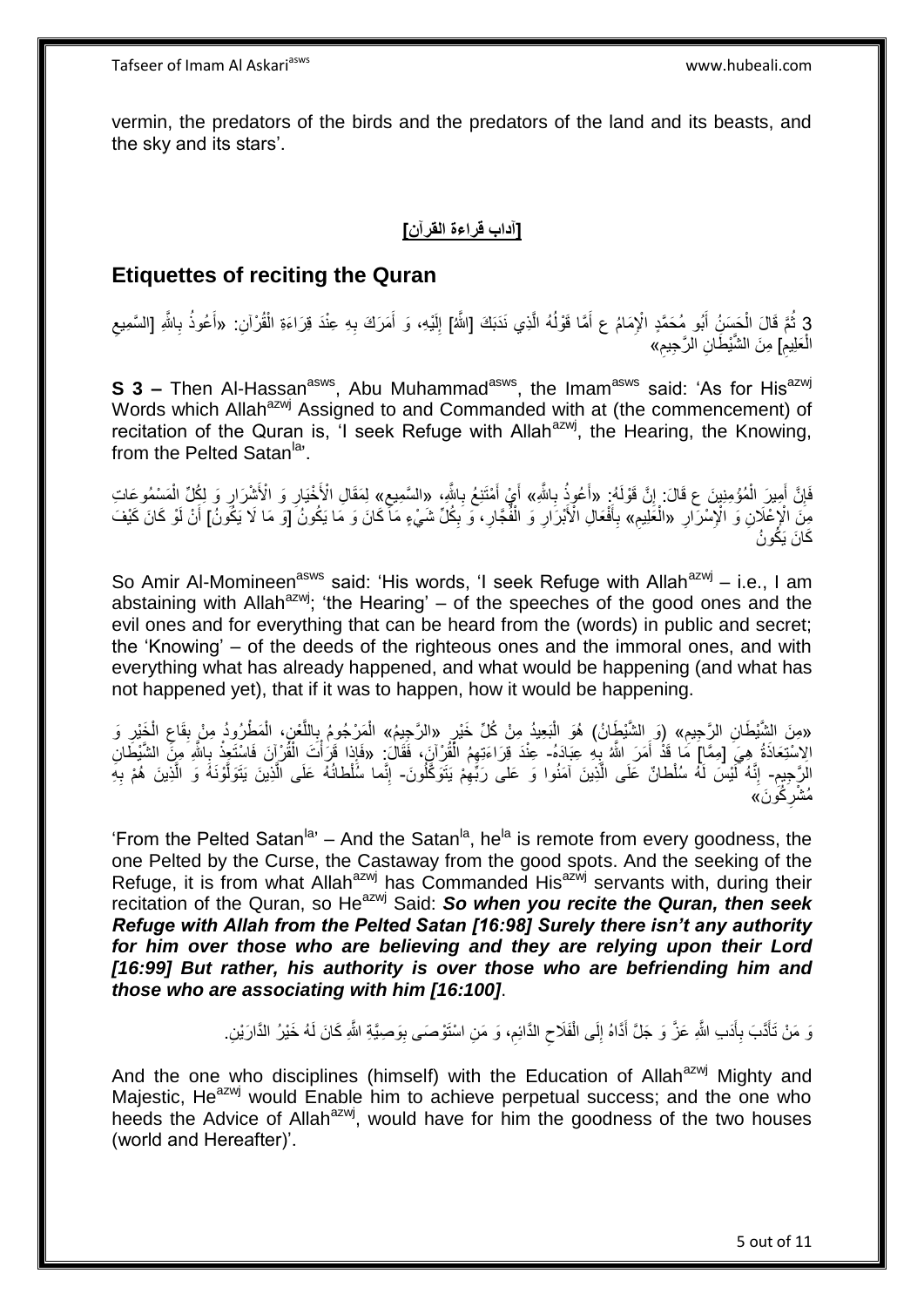### **]سد األبواب عن المسجد دون باب علي ع[**

### **Closure of the doors from the Masjid other than the door of Aliasws**

4 أَكَرْ أُنَبِّئُكُمْ بِبَعْضِ أَخْبَارِنَا قَالُوا: بَلَى يَا ابْنَ أَمِيرٍ الْمُؤْمِنِينَ. قَالَ: إِنَّ رَسُولَ اللَّهِ ص لَمَّا بَنَى مَسْجِدَهُ بِالْمَدِينَةِ وَ أَشْرَعَ فِيهِ<br>معاض النَّبُّئُ الْمَدِينَةِ مِنْ الْمَس ِ إ َ َ **!** ا<br>ا َ إ ِ بَابَهُ، وَ أَشْرَعَ الْمُهَاجِرُونَ وَ الْأَنْصَارُ (أَبْوَابَهُمْ) أَرَادَ اللَّهُ عَزَّ وَ جَلَّ إِبَانَةَ مُحَمَّدٍ وَ الْإِهِ الْأَفْضَلِينَ بِالْفَضِيلَةِ، فَنَزَلَ جَبْرَتِيلُ ع ِ َ َ إ إ ِ عَنِ اللَّهِ تَعَالَى- بِأَنْ سُذُّوا الْأَبْوَابَ عَنْ مَسْجِدِ رَسْمُولِ اللَّهِ ص قَبْلَ أَنْ يَنْزِلَ بِكُمُ الْعَذَابُ. اُ ِ إ ِ ِ َ

**S 4 –** (He<sup>asws</sup> said): 'Shall l<sup>asws</sup> inform you with one of our<sup>asws</sup> Ahadeeth?' They said, 'Yes, O son<sup>asws</sup> of Amir Al-Momineen<sup>asws</sup>!'. He<sup>asws</sup> said: 'Rasool-Allah<sup>saww</sup>, when his<sup>saww</sup> Masjid had been built at Al-Medina and its door was set facing it, and the Muhajirs (Emigrants) and the Ansaar (Helpers) (also) had their doors set facing it, Allah<sup>azwj</sup> Mighty and Majestic Wanted to Manifest Muhammad<sup>saww</sup> and his<sup>saww</sup> Progeny<sup>asws</sup> as being superior with the merits. So Jibraeel<sup>as</sup> descended from the Presence of Allah<sup>azwj</sup> the Exalted, that 'The doors should be closed from the Masjid of Rasool-Allah<sup>saww</sup> before the Punishment descends with you all!'

فَاَّوَّلُ مَنْ بَعَثَ إِلَيْهِ رَسُولُ اللَّهِ ص يَأْمُرُهُ بِسَدِّ الْأَبْوَابِ الْعَبَّاسُ بْنُ عَبْدِ الْمُطَّلِبِ فَقَالَ: سَمْعاً وَ طَاعَةً بِثَّهِ وَ لِرَسُولِهِ، وَ كَانَ لَ ِ َ إ إ **ِ** الرَّسُولُ مُعَاذَ بْنَ جَبَلٍ<sub>.</sub>

So the first one whom Rasool-Allah<sup>saww</sup> sent for ordering him with the closure of the doors, was Al-Abbas Bin Abdul Muttalib. So he said, 'I hear and am obedient to Allah<sup>azwj</sup> and His<sup>azwj</sup> Rasool<sup>saww</sup>', and the messenger was Muaz Bin Jabal<sup>la</sup>.

نُّمَّ مَرَّ الْعَبَّاسُ بِفَاطِمَةَ ع فَرَآهَا قَاعِدَةً عَلَى بَابِهَا، وَ قَدْ أَقْعَدَتِ الْحَسَنَ وَ الْحُسَيْنَ ع، فَقَالَ لَهَا: مَا بَالُكِ قَاعِدَةً انْظُرُوا إِلَيْهَا إ َ ِ **∣** إ ُ لَ ِ اُ إ كَأَنَّهَا لَبْوَةٌ بَيْنَ يَدَيْهَا جَرْوَاهَا تَظُنُّ أَنَّ رَسُولَ اللَّهِ صِّ يُخْرِجُ عَمَّهُ، وَ يُدْخِلُ ابْنَ عَمِّهِ َ **∶** اُ

Then Al-Abbas passed by (Syeda) Fatima<sup>asws</sup> and saw her<sup>asws</sup> to be seated at her<sup>asws</sup> door, and Al-Hassan<sup>asws</sup> and Al-Husayn<sup>asws</sup> were (also) seated. So he said to her<sup>asws</sup>, 'What is the matter with you<sup>asws</sup> being seated looking at it (the Masjid) like a lioness and its cubs in front of it? Do you<sup>asws</sup> think that Rasool-Allah<sup>saww</sup> would throw out his<sup>saww</sup> uncle and will admit a son<sup>asws</sup> of his<sup>saww</sup> uncle<sup>as</sup>?'

فَصَّ بِهِمْ رَسُولُ اللَّهِ ص فَقَالَ لَمَا: مَا بَالُكِ قَاعِدَةً قَالَتْ: أَنْتَظِرُ أَمْرَ رَسُولِ اللَّهِ ص بِسَدِّ الْأَبْوَابِ. فَقَالَ لَمَا: إِنَّ اللَّهَ تَعَالَى ِ َ َ اُ ِ ِ أَمَرَ هُمَّ بِسَدٍّ الْأَبْوَابِ، وَ اَسْتَثْنَى مِنْهُمْ رَسُولَهُ وَ [إِنَّمَا] أَنْتُمْ نَفْسُ رَسُولِ اللَّهِ َ ِ إ **∣** َ

So Rasool-Allah<sup>saww</sup> passed by them and he<sup>saww</sup> said to her<sup>asws</sup>: 'What is the matter with you<sup>asws</sup> being seated (here)?' She<sup>asws</sup> said: 'I<sup>asws</sup> am awaiting the instructions of Rasool-Allah<sup>saww</sup> with the closure of the doors'. So he<sup>saww</sup> said to her<sup>asws</sup>: 'Allah<sup>azwj</sup> the Exalted Commanded them (people) with the closure of the doors, and Excluded from them His<sup>azwj</sup> Rasool<sup>saww</sup>, and rather you<sup>asws</sup> are the soul of Rasool-Allah<sup>saww</sup>.

نُّمَّ إِنَّ عُمَرَ بِّنَ الْخَطَّابِ جَاءَ فَقَالَ: إِنِّي أُحِبُّ النَّظَرَ إِلَيْكَ يَا رَسُولٍَ الثَّهِ إِذَا مَرَرْتَ إِلَى مُصَلَّاكٍ، فَأُنْزِل فِي فُرْجَةٍ أَنْظُرْ ِ لَ ِ ابل<br>ا ِ إ ِ َ إ إِنَّكَ مِنْهَا! فَقَالَ ص: قَدْ أَبَى اللَّهُ عَزِّ وَ ۖ جَلِّ ذَلِكَ. قَالَ: فَمِقْدَارَ مَا أَضَعُ عَلَيْهِ وَجْهِيَ. قَالَ: قَدْ أَبَى اللَّهُ ذَلِكَ ۗ. قَالَ: فَمِقْدَارَ مَا لَ ِ ِ َ َ َ أَضَعُ [عَلَيْهِ] لِحْدَى عَيْنَيَّ. قَالَ: قَدْ أَبَى اللَّهُ ذَلِكَ، وَ لَوْ قُلْتَ: قَدْرَ طَرَفِ إِبْرَةٍ لَمْ آذَنْ لَّكَ، َ **∶** إ ِ

Then Umar Bin Al-Khattab came, and he said, 'I love looking at you<sup>saww</sup>, O Rasool-Allah<sup>saww</sup> whenever I pass by your<sup>saww</sup> praying place, so allow me a hole, I can look at you<sup>saww</sup> from it!' But he<sup>saww</sup> said: 'Allah<sup>azwj</sup> Mighty and Majestic has Refused that'. He said, 'So what about a measurement of what I can place my head upon it?'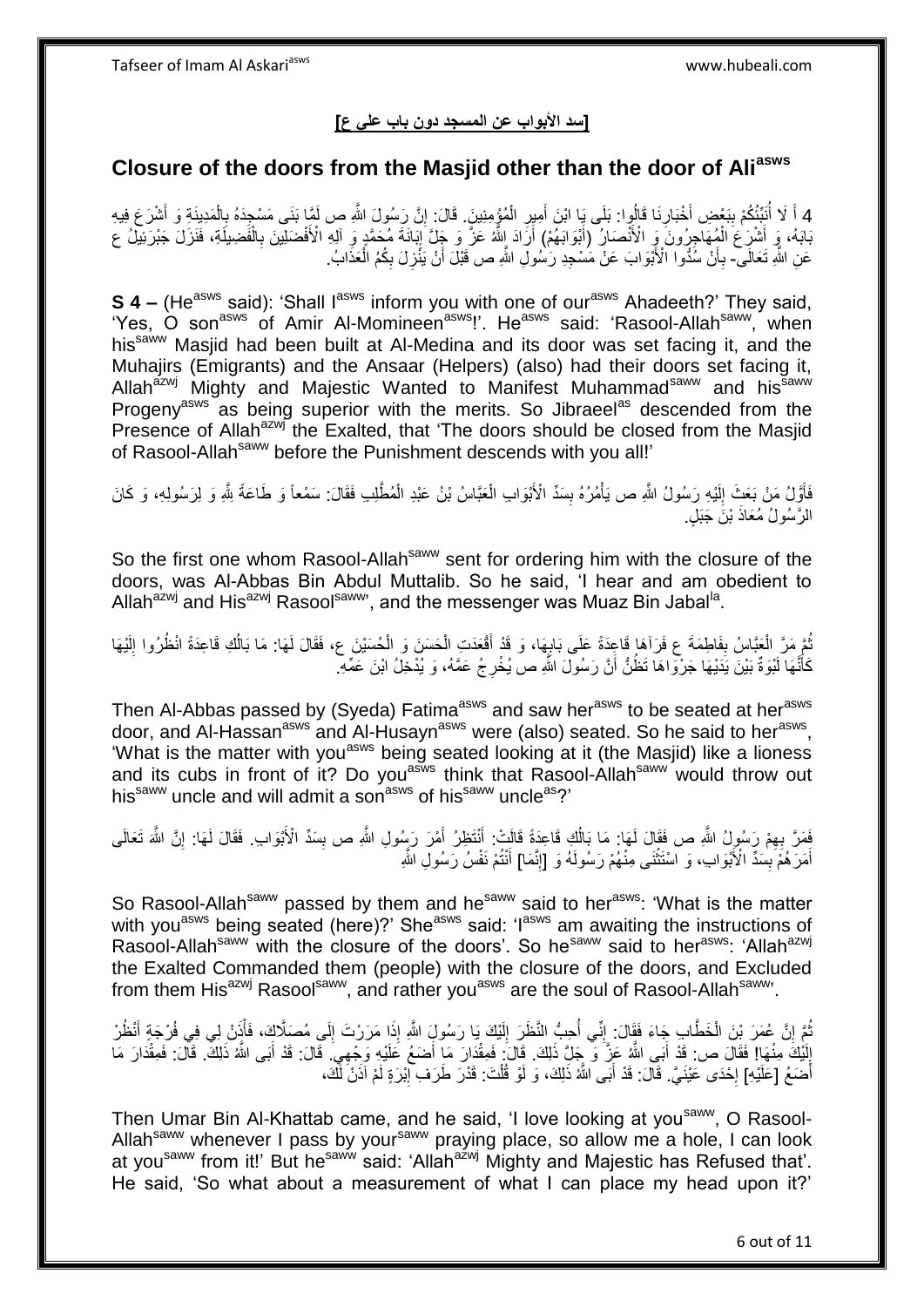He<sup>saww</sup> said: 'Allah<sup>azwj</sup> has Refused that'. He said, 'So (what about) a measurement of what I can place one of my eyes upon it'. He<sup>saww</sup> said: 'Allah<sup>azwj</sup> has Refused that, and even if I you were to say, 'An end point of a needle', that would not be allowed for you.

> وَ الَّذِي نَفْسِي بِيَدِهِ مَا أَنَا أَخْرَجْتُكُمْ وَ لَا أَدْخَلْتُهُمْ، وَ لَكِنَّ اللَّهَ أَدْخَلَهُمْ وَ أَخْرَجَكُمْ. َ َ إ َ َ **∣**

By the One<sup>azwj</sup> in Whose Hand is my<sup>saww</sup> soul, it was not I<sup>saww</sup> who exited you all nor admitted them<sup>asws</sup>, but Allah<sup>azwj</sup> Exited you all and Admitted them<sup>asws</sup>'.

ثُمَّ قَالَ ص: لَا يَنْبَغِي لِأَحَدٍ يُؤْمِنُ بِاللَّهِ وَ الْيَوْمِ الْآخِرِ\* أَنْ يَبِيتَ فِي هَذَا الْمَسْجِدِ جُنُباً إِلَّا مُحَمَّدٌ وَ عَلِيٌّ وَ فَاطِمَةُ وَ الْحَسَنُ وَ<br>أَوْ وَوَفِي الْمُسْئِنُ وَالْحَسَنُ وَ ُ إ **!** َ ِ إ ِ إ ِ الْحُسَيْنُ وَ الْمُنْتَجَبُونَ ۖ مِنْ الْهِمُ، الطَّيِّبُونَ مِنْ أَوَّٰ لَادِهِمْ. اُ إ إ

Then hesaww said: 'It is not befitting for anyone *who believes in Allah and the Last Day [9:99]* that he spends the night in this Masjid with being in requirement of major ablution, but excluded are Muhammad<sup>saww</sup>, and Ali<sup>asws</sup>, and Fatima<sup>asws</sup>, and Al Hassan<sup>asws</sup> and Al Husayn<sup>asws</sup>, and the chosen ones<sup>asws</sup> from their<sup>asws</sup> Progeny<sup>asws</sup>, the goodly ones from their<sup>asws</sup> children'.

قَالَ ع: فَأَمَّا الْمُؤْمِنُونَ فَقَدْ رَصْوا وَ سَلَّمُوا، وَ أَمَّا الْمُنَافِقُونَ فَاغْتَاظُوا لِذَلِكَ وَ أَنِفُوا، وَ مَشَى بَعْضُهُمْ إِلَى بَعْضٍ يَقُولُونَ [فِيمَا َ إ َ َّ إ َ  $\frac{1}{2}$ بَيْنَهُمْ]: أَ لَا تَرَوْنَ مُحَمَّداً لَا يَزَالُ يَخُصُّ بِالْفَضَائِلِ ابْنَ عَمِّهِ لِيُخْرِجَنَا مِنْهَا صَفْراً وَ اللَّهِ لَئِنَّ أَنْفَذْنَا لَٰهً فِي حَيَاتِهِ لَنَأْبَيَنَ عَلَيْهِ إ إ َ **ٍ** إ ِ َب إَْد َوَفاِت ِه!

He<sup>asws</sup> said: 'So, as for the *Momineen*, so they were pleased and submitted, and as for the hypocrites, they were indignant to that and showed scorn, and they went to each other saying in what was among them, 'Are you not seeing Muhammad<sup>saww</sup> not ceasing specialising his<sup>saww</sup> cousin with the merits and thrown us out from it with zero (worthless status). By Allah<sup>azwj</sup>! If we are enforced to him<sup>saww</sup> during his<sup>saww</sup> lifetime, we will turn against him<sup>asws</sup> after his<sup>saww</sup> expiry'.

وَ جَعَلَ عَبْدُ اللَّهِ بْنُ أُبَيٍّ يُصْغِي إِلَى مَقَالَتِهِمْ، وَ يَغْضَبُ تَارَةً، وَ يَسْكُنُ أُخْرَى وَ يَقُولُ لَهُمْ: إِنَّ مُحَمَّداً ص لَمُتَأَلِّمٌ، فَإِيَّاكُمْ وَ ا<br>أ ِ  $\frac{1}{2}$ ُ ِ  $\frac{1}{2}$ ِّ َ مُكَاشَفَتَهُ، فَإِنَّ مَنْ كَاشَفَ الْمُتَأَلِّهَ انْقَلَبَ خَاسِنًا حَسِيراً، وَ يُنَغَّصُ عَلَيْهِ عَيْشُهُ وَ إِنَّ الْفَطِنَ اللَّبِيبَ مَنْ تَجَرَّعَ عَلَى الْغُصَّةِ إ ِ ِّ َ إ ِ إ ِ َّ لِيَنْتَهِزَ الْفُرْصَةَ. إ ِ

And Abdullah Bin Abayy went to listen to their speeches, and sometimes he would be angry, and other (times) he would be calm, and he would be saying to them, 'Muhammad<sup>saww</sup> is a lofty one, therefore beware of (trying to) remove him<sup>saww</sup>, for the one who (tries to) remove a lofty one would turn back in loss and fatigued, and life would become difficult upon him, and that the discerning, wise, is the one who swallows his anger to await the opportunity'.

فَيْنِا هُمْ كَذَلِكَ إِذْ طَلَعَ [عَلَيْهِمْ] رَجُلٌ مِنَ الْمُؤْمِنِينَ- يُقَالُ لَهُ زَيْدُ بْنُ أَرْقَمَ، فَقَالَ لَهُمْ: يَا أَعْدَاءَ اللَّهِ أَ بِاللَّهِ تُكَذِّبُونَ، وَ عَلَى ِ إ اً ِ َ َ رَسُولِهِ تُطْعَنُونَ وَ دِينِهِ تُكِيدُونَ وَ اللَّهِ لَأُخْبِرَنَّ رَسُولَ اللَّهِ ص بِكَّمْ. ِ ِ

So while they were like that when a man from the *Momineen* called Zayd Bin Arqam emerged upon them, and he said to them, 'O servants of Allah<sup>azwj</sup>! Are you belying with Allah<sup>azwj</sup> and taunting upon His<sup>azwj</sup> Rasoolsaww and you are belying His<sup>azwj</sup> Religion? By Allah<sup>azwj</sup> I shall inform Rasool-Allah<sup>saww</sup> of you all'.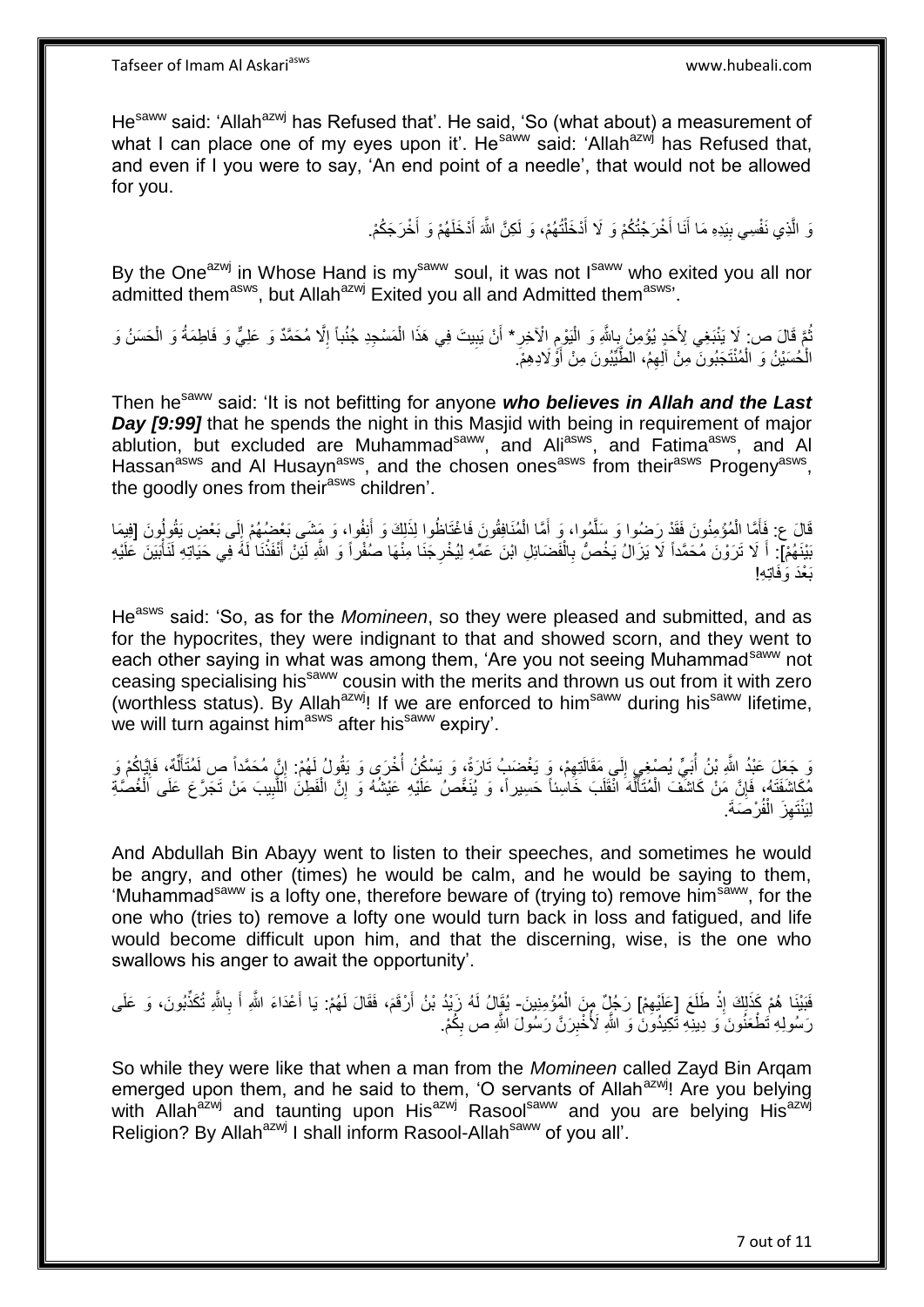فَقَالَ عَبْدُ اللَّهِ بْنُ أُبَيٍّ وَ الْجَمَاعَةُ: وَ اللَّهِ لَئِنْ أَخْبَرْتَهُ بِنَا لَنُكَذِّبَنَّكَ، وَ لَنَحْلِفَنَّ [لَهُ] فَإِنَّهُ إِذَا يُصَدِّقُنَا، ثُمَّ وَ اللَّهِ لَنُقِيمَنَّ عَلَيْكَ مَنْ َ إ ُ ُ ً ׀ו<br>ِ∘ يَشْهَدُ عَلَيْكَ عِنْدَهُ- بِمَّا يُوحِبُ قَتْلَكَ أَوْ قَطْعَكَ أَوْ حَدَّكَ. ِ َ لَ

So Abdullah Bin Abayy and the group said, 'By Allah<sup>azwj</sup>! If you inform him<sup>saww</sup> of us, we will belie you and we will swear an oath to him<sup>saww</sup>. Thus, when he<sup>saww</sup> would ratify us, then, by Allah<sup>azwj</sup>, we would establish upon you the one who would testify against you with what would Obligate killing you or cutting off (your limbs), or punish you''.

[قَالَ ع:] فَأَتَى زَيْدٌ رَسُولَ اللَّهِ ص فَأَسَرَّ إِلَيْهِ- مَا كَانَ مِنْ عَبْدِ اللَّهِ بْنِ أُبَيٍّ وَ أَصِنْحَابِهِ فَأَنْزَلَ اللَّهُ عَزَّ وَ جَلَّ: (وَ لا تُطِع لَ ِ َ َ ِ َ ِ الْكافِرِينَ) الْمُجَاهِرِينَ لَكَ يَا مُحَمَّدُ فِيمَا دَعَوْتَهُمْ إِلَيْهِ- مِنَ الْإِيمَانِ بِاللَّهِ، وَ الْمُوَّالاَةِ لَكَ وَ لِأَوْلِيَائِكَ وَ الْمُعَادَاةِ لِأَعْدَائِكَ ِ إ ِ لَ  $\frac{1}{2}$ إ إ ِ

He<sup>asws</sup> said: 'So Zayd Bin Argam came to Rasool-Allah<sup>saww</sup> and divulged to him<sup>saww</sup> whatever was from Abdullah Bin Abayy and his companions. So Allah<sup>azwj</sup> Mighty and Majestic Revealed: *And be not compliant to the unbelievers [33:48]*, the ones outspoken to you<sup>saww</sup>, O Muhammad<sup>saww</sup>, with regards to what you are calling them to – from having the *Eman* in Allah<sup>azwj</sup>, and the Wilayah for you<sup>saww</sup> and your<sup>saww</sup> friends and the enmity to your<sup>saww</sup> enemies.

إِوَ الْمُنافِقِينَ) الَّذِينَ يُطِيعُونَكَ فِي الظَّاهِرِ ، وَ يُخَالِفُونَكَ فِي الْبَاطِنِ (وَ دَعُ أَذاهُمْ) بِمَا يَكُونُ مِنْهُمْ- مِنَ الْقَوْلِ السَّيِّئِ فِيكَ وَ فِي **∶** َّ إ ِ إ نَّـوِيكَ (وَ نَوَكَّلْ عَلَى اللَّهِ) فِي إِنْمَـامِ أَمْرِكَ وَ إِقَامَةِ حُجَّنِكَ ۚ **∶** ِ َ ِ ِ

*And the hypocrites* – those who are obeying you in the apparent and are opposing yousaww in the hidden; *and disregard their hurtful talk* – with what is happening from them, from the evils words regarding you<sup>saww</sup> and regarding your<sup>saww</sup> folk; **and** rely upon Allah [33:48] – regarding the completion of your<sup>saww</sup> matters and the establishment of yoursaww argument.

إ فَإِنَّ الْمُؤْمِنَ هُوَ الظَّاهِرُ [بِالْجُجَّةِ] وَ إِنْ غُلِبَ فِي الدُّنْيَا، لِأَنَّ الْعَاقِبَةَ لَهُ لِأَنَّ غَرَضَ الْمُؤْمِنِينَ فِي كَدْحِهِمْ فِي الدُّنْيَا- إِنَّمَا هُوَ إ ِ إ ِ إ ِ ِ ِ الْمُوصُولُ إِلَى نَعِيمِ الْأَبَدِ فِي الْجَنَّةِ، وَ ذَٰلِكَ حَاصِلٌ لَكَ وَ لِأَلِكَ وَ لِأَصْحَابِكَ وَ شِيعَتِهِمْ. **ُ** י<br>י ِ ِ إ

So the *Momin*, he is the apparent with the argument, and even if he is overcome in the world, because the end-result is for him, because the aim of the *Momineen* is the drudgery in the world. But rather, he would be arriving to the everlasting Bliss in the Paradise, and that would be an achievement for you<sup>saww</sup>, and for your<sup>saww</sup> Progeny<sup>asws</sup>, and for your<sup>saww</sup> companions, and their<sup>asws</sup> Shias.

نُّمَّ إِنَّ رَسُولَ اللَّهِ صرِ لَمْ بَلْتَفِتْ إِلَى مَا بَِلَغَهُ عَنْهُمْ، وَ أَمَرَ زَيْداً فَقَالَ إِلَهُ]: إِنْ أَرَدْتَ أَنِّ لَا يُصِيبَكَ شَرُّهُمْ وَ لَا يَذَالَكَ مَكْرُهُمْ-إ ِ َ  $\frac{1}{2}$ َ اً ِ فَقُّلُ إِذَا ۖ أَصْبَحْتَ : «أَعُوٰذُ بِاشَّرِ مَنَ الشَّيْطَانِ الرَّٰجِيمِ» فَإِنَّ اللَّهَ يُعِيذُكَ مِنْ شَرِّهِمْ، فَإِنَّهُمْ شَيَاطِينُ يُوحِي بَعْضُهُمْ إِلى بَعْضٍ **ُ ∶** ِ ِ زُخْزُفَ الْقَوْلِ غُرُور اً إ

Then Rasool-Allah<sup>saww</sup> did not turn (his<sup>saww</sup> attention) towards whatever reached from them, and he<sup>saww</sup> instructed Zayd, saying to him: 'If you want that their evil should not hit you, nor for their plots to hold you, so say when it is morning, ʻi seek Refuge with Allah<sup>azwj</sup>, from the Pelted Satan<sup>la</sup>'. So أَعُوذُ بِاللَّهِ مِنَ الشَّيْطُانِ الْرَّجِيمِ '  $\ddot{\phantom{a}}$ ِ َ Allah<sup>azwj</sup> would Shelter you from their evil, for they are Satans: **Some of them** *suggesting to others flowery words to deceive [6:112]*.

> وَ إِذَا أَرَدْتَ أَنْ يُؤْمِنَكَ بَعْدَ ذَلِكَ مِنَ الْغَرَقِ وَ الْحَرَقِ وَ السَّرَقِ فَقُلْ إِذَا أَصْبَحْتَ إ إ اً َ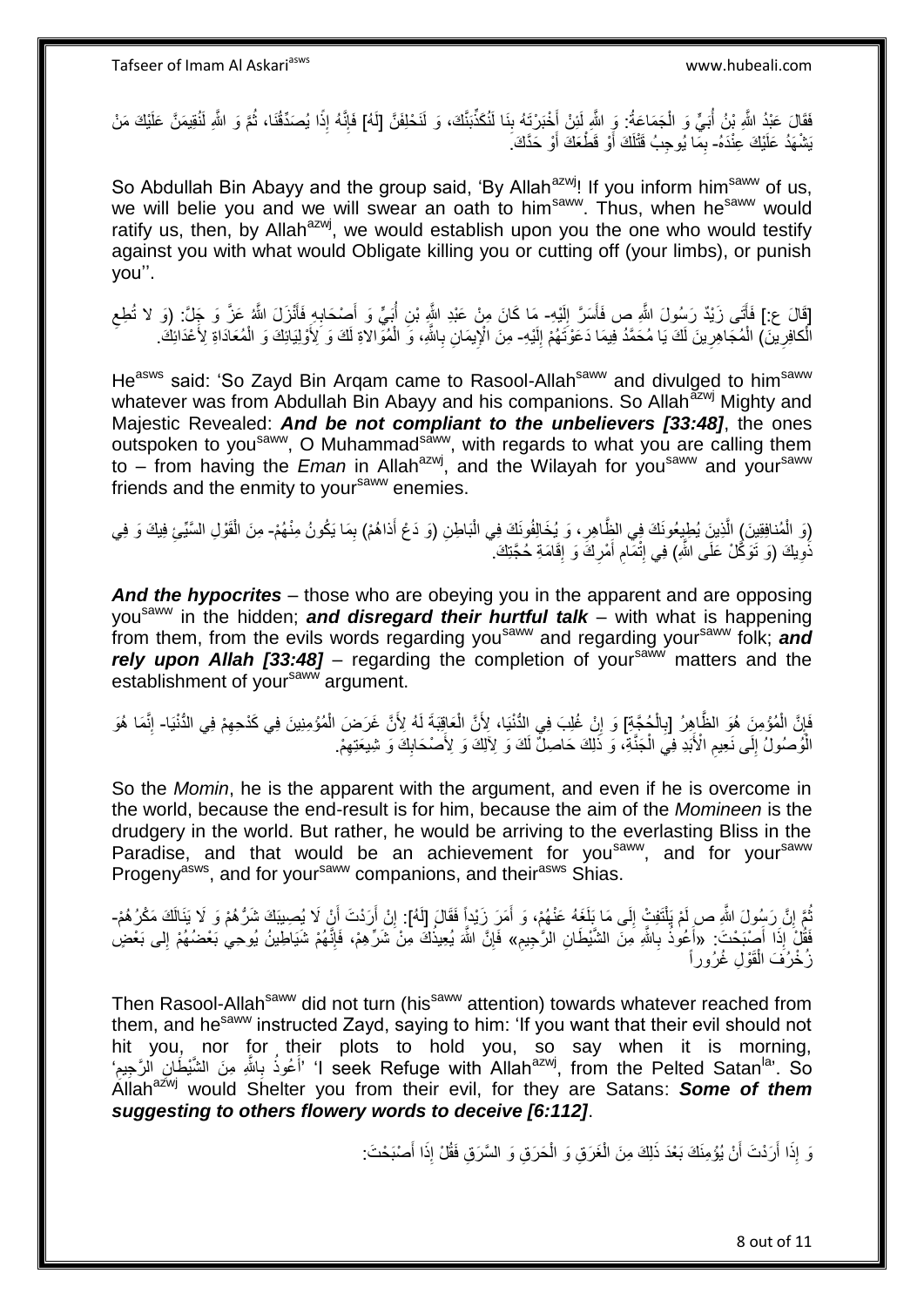And whenever you want to be safe after that from the drowning, and the burning, and the theft, so say when it is morning,

«بِسْمِ اللَّهِ مَا شَاءَ اللَّهُ- لَا يَصْرِفُ السُّوءَ إِلَّا اللَّهُ «بِسْمِ اللَّهِ» مَا شَاءَ اللَّهُ لَا يَسُوقُ الْخَيْرَ إِلَّا اللَّهُ «بِسْمِ اللَّهِ» مَا شَاءَ اللَّهُ ، مَا<br>وَصِّدْ اللَّهُ «بِسَبِّ عَلَّى اللَ **ِ**  $\overline{\phantom{a}}$ ِ ِ ِ ِ ِ ِ يَكُونُّ مِنْ نِعْمَةٍ فَمِنَ اللَّهِ، «بِسْمَ اللَّهِ» مَا شَاءَ اللَّه- لَا خُوْلَ وَ لَا قُوَّةَ إِلَّا بِاللَّهِ الْعَظِيمِ آوبِسْمِ اللَّهِ» مَا شَاءَ اللَّه [وَ] صَلَّى ِ **∣** ِ إ إ ِ ا<br>ا ِ ِ َّ اللَّهُ عَلَى مُحَمَّدٍ وَ آلِهِ الطَّيِّبِينَ» ِ ِ

'In the Name of Allah<sup>azwj</sup>. Whatever Allah<sup>azwj</sup> so Desires. None can change evil except for Allah<sup>azwj</sup>. In the Name of Allah<sup>azwj</sup>. Whatever Allah<sup>azwj</sup> so Desires. None can usher the goodness except Allah<sup>azwj</sup>. In the Name of Allah<sup>azwj</sup>. Whatever Allah<sup>azwj</sup> so Desires. Whatever happens from a Bounty, so it is from Allah<sup>azwj</sup>. In the Name of Allah<sup>azwj</sup>. Whatever Allah<sup>azwj</sup> so Desires. There is neither might nor strength except with Allah<sup>azwj</sup>, the Exalted, the Magnificent. In the Name of Allah<sup>azwj</sup>, and Send Blessings upon Muhammad<sup>saww</sup> and his<sup>saww</sup> goodly Progeny<sup>asws</sup>".

فَإِنَّ مَنْ قَالَهَا ثَلَاثًا إِذَا أَصْبَحَ- أَمِنَ مِنَ الْحَرَقِ وَ الْغَرَقِ وَ السَّرَقِ حَتَّى يُمْسِيَ وَ مَنْ قَالَهَا ثَلَاثًا إِذَا أَمْسَى- أَمِنَ مِنَ الْحَرِقِ َ ِ إ إ َ َ إ يَا الْغَرَقِ وَ السَّرَقِ حَتَّى يُصِّبِحَ وَ إِنَّ الْخَضِرَ وَ إِلْيَاسٍ عَ يَلْتَقِيَانِ فَى كُلِّ مَوْسِمٍ، فَإِذَا تَفَرَّقَا تَفَرَّقَا عَنْ هَذِهِ الْكَلِمَاتِ. وَ إِنَّ ذَلِكَ ِ إ ٍ إ إ ∣∣<br>∶ إ יֲ<br>י ِ نْبِعَانُ شِبَعَتِي، وَ بِهِ يَمْنَانُ أَعْدَانِي مِنْ أَوْلِيَائِي يَوْمَ خُرُوجٍ قَائِمِهِمْ صَ. َ َ ِ ِ

So the one who says it thrice when it is morning, would be safe from the burning, and the drowning, and the theft until evening. And the one who says it thrice when evening, would be safe from the burning, and the drowning, and the theft until morning. And Al-Khizr<sup>as</sup> and Ilyas<sup>as</sup> meet during every season (of Hajj), and when they<sup>as</sup> separate, do so upon these words. And that is a symbol or my<sup>asws</sup> Shias, and by it would be differentiated my<sup>asws</sup> enemies from my<sup>asws</sup> friends on the Day of the rising of their Qaim<sup>asws</sup>.

قَالَ الْبَاقِرُ ع: لَمَّا أُمِرَ الْعَبَّاسُ بِسَدٍّ الْأَبْوَابِ، وَ أُذِنَ لِعَلِيٍّ ع فِي تَرْكِ بَابِهِ جَاءَ الْعَبَّاسُ وَ غَيْرُهُ مِنْ آلِ مُحَمَّدٍ ص فَقَالُوا: يَا إ ِ ُ **!** إ ؚ<br>ٌ إ رَسُولَ اللَّهِ مَّا بَالُ عَلِيٍّ يَدْخُلُ وَ يَخْرُجُ فَقَالَ رَسُولُ اللَّهِ ص: ذَٰلِكَ إِلَى اللَّهِ فَسَلِّمُوا لَمُ تَعَالَى حُكْمَهُ، هَذَا جَبْرَئِيلُ جَاءَنِي عَنِ ِّ  $\frac{1}{2}$ اللَّهِ عَزَّ وَ جَلَّ بِذَلِك<u>َ</u>.

Al-Baqir<sup>asws</sup> said: 'When Al-Abbas was ordered with the closure of the doors, and Ali<sup>asws</sup> was allowed in leaving his<sup>asws</sup> door (open), Al-Abbas and others from the Progeny<sup>asws</sup> of Muhammad<sup>saww</sup> (relatives) came over, and they said, 'O Rasool-Allah<sup>saww</sup>! What is the matter Ali<sup>asws</sup> is enters and exits?' So Rasool-Allah<sup>saww</sup> said: 'That is up to Allah<sup>azwj</sup>, therefore submit to it, Exalted is His<sup>azwj</sup> Decision. This, Jibraeel<sup>as</sup> came to me from Allah<sup>azwj</sup> Mighty and Majestic with that'.

نُّمَّ أَخَذَهُ مَا كَانَ يَأْخُذُهُ إِذَا نَزَلَ عَلَيْهِ الْوَحْيُ ثُمَّ سُرِّيَ عَنْهُ فَقَالَ: يَا عَبَّاسُ يَا عَمَّ رَسُولِ اللَّهِ إِنَّ جَبْرَئِيلَ يُخْبِرُنِي عَنِ اللَّهِ جَلَّ ان<br>المقام المقام المقام المقام المقام المقام المقام المقام المقام المقام المقام المقام المقام المقام المقام المقا إ إ ِ ِ جَلَالُهُ- أَنَّ عَلِيَّاً لَمْ يُفَارِقُكَ فِي وَحْدَتِكَ، وَ آنْسَكَ فِي وَحْشَنِكَ، فَلَا تُفَارِقُهُ فِي مَسْجِدِكَ ُ **∶** ِ لَ َ

Then it seized him<sup>saww</sup> what used to seize him<sup>saww</sup> whenever the Revelation descended unto him<sup>saww</sup>. Then he<sup>saww</sup> Confided in from it, so he<sup>saww</sup> said: 'O Abbas! O uncle of Rasool-Allah<sup>saww</sup>! Jibraeel<sup>as</sup> informs me<sup>saww</sup> from Allah<sup>azwj</sup>, Majestic is His<sup>azwj</sup> Majesty: 'Ali<sup>asws</sup> should not be separated from you<sup>saww</sup> during your being alone, and he<sup>asws</sup> is your<sup>saww</sup> comforter in your<sup>saww</sup> loneliness. Therefore, do not separate him<sup>asws</sup> from your<sup>saww</sup> Masjid'.

إِنْ رَأَيْتَ عَلِيّاً وَ هُوَ يَتَضَوَّرُ عَلَى فِرَاشِ مُحَمَّدٍ ص وَاقِياً رُوحِهُ بِرُوجِهِ، مُتَعَرِّضاً لِأَعْدَائِهِ، مُسْتَسْلِماً لَهُمْ أَنْ يَقْتُلُوهُ شَرَّ قَتْلَةٍ۔ ِ َ لَ َ لَ ا<br>ا لَعَلِمْتَ أَنَّهُ يَسْتَحِقُّ مِنْ مُحَمَّدٍ الْكَرَامَةَ وَ التَّفْضِيلَ، وَ مِنَ اللَّهِ تَعَالَىَ التَّعْظِيمَ وَ التَّبْجِيلَ إ َ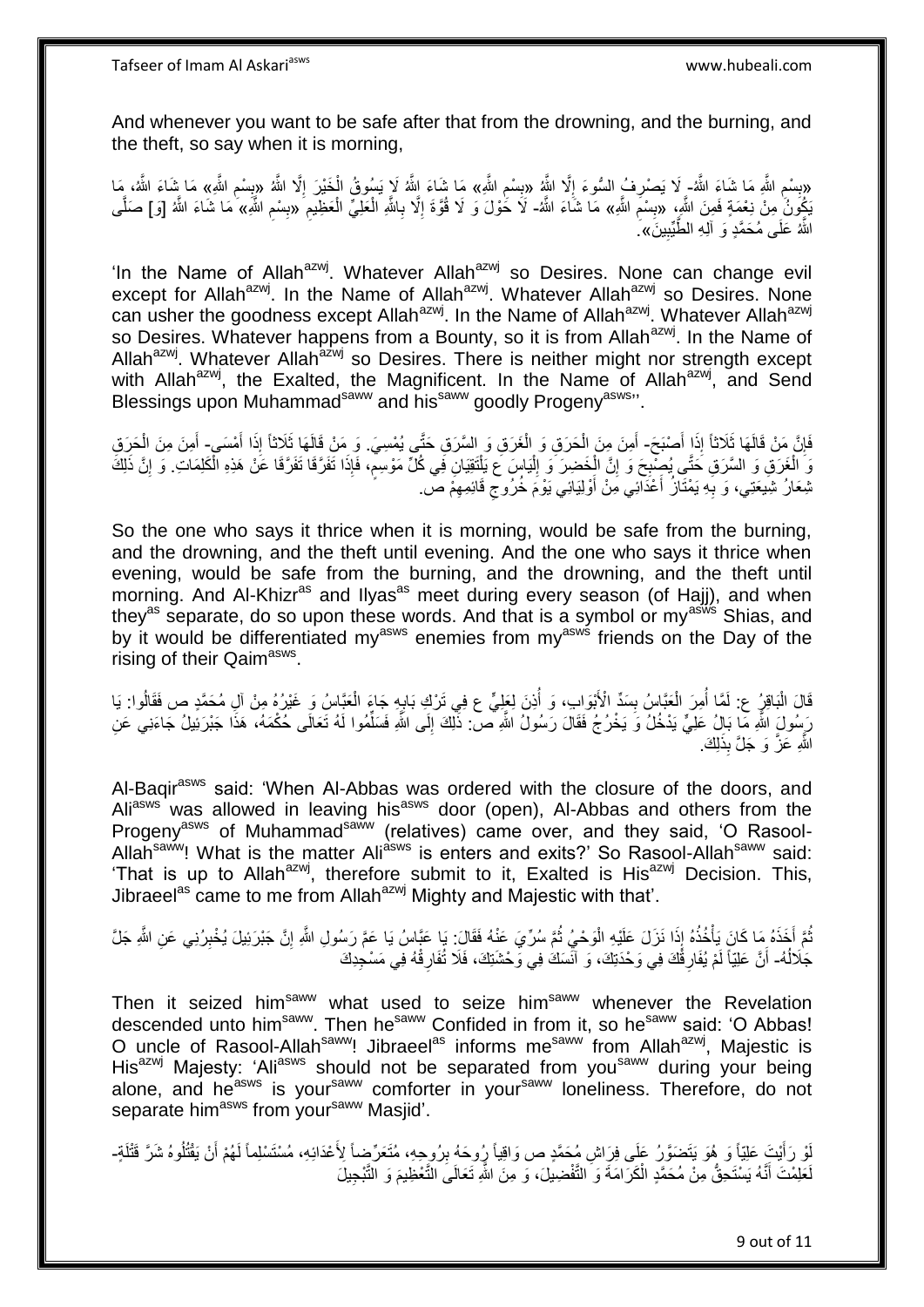Had you (O uncle), seen Ali<sup>asws</sup> while he<sup>asws</sup> resembled<sup>1</sup> upon the bed of Muhammad<sup>saww</sup>, protecting his<sup>saww</sup> soul with his<sup>asws</sup> soul, displaying to his<sup>saww</sup> enemies, resigning to them to kill him<sup>asws</sup> by an evil killing, you<sup>saww</sup> would have known that he<sup>asws</sup> is deserving from Muhammad<sup>saww</sup>, the prestige and the preference, and from Allah<sup>azwj</sup> the Exalted, the veneration and the reverence.

إِنَّ عَلِيّاً قَدِ انْفَرَدَ عَنِ الْخَلْقِ فِي الْبَيْتُوتَةِ عَلَى فِرَاشِ مُحَمَّدٍ وَ وِقَايَةِ رُوحِهِ بِرُوحِهِ فَأَفْرَدَهُ اللَّهُ تَعَالَى دُونَهُمْ بِسُلُوكِهِ فِي مَسْجِدِهِ َ ِ ِ إ إ إ اٍ ِ

Ali<sup>asws</sup> has been singled out from the people with regards to spending the night upon The bed of Muhammad<sup>saww</sup> and saving his<sup>saww</sup> soul with his<sup>asws</sup> soul. So Allah<sup>azwj</sup> Singled him<sup>asws</sup> out besides by His<sup>azwj</sup> Conduct with regards to His<sup>azwj</sup> Masjid.

لُو رَأَيْتَ عَلِيّاً يَا عَمَّ رَسُولِ اللَّهِ وَ عَظِيمَ مَنْزِلَتِهِ عِنْدَ رَبِّ الْعَالَمِينَ، وَ شَرِيفَ مَحَلِّهِ عِنْدَ مَلَائِكَتِهِ الْمُقَرَّبِينَ، وَ عَظِيمَ شَأْنِهِ فِي ِّ ِ إ لَ **∶** إ ِ إ أَعْلَى عِلَّيِّينَ لَاسْتَقْلَلْتَ مَا تَرَاهُ لَهُ هَاهُذَا ِ إ لَ ِّ َ

Had you seen Aliasws, O uncle of Rasool-Allah<sup>saww</sup>, and great is his<sup>asws</sup> status in the Presence of the Lord<sup>azwj</sup> of the worlds, and noble is his<sup>asws</sup> place in the presence of His<sup>azwj</sup> Angels of Proximity, and great is his<sup>asws</sup> glory in the High Illiyeen, you would have reduced what you view for him<sup>asws</sup> over here.

> إِيَّاكَ يَا عَمَّ رَسُولِ اللَّهِ وَ أَنْ تَجِدَ لَهُ فِي قَلْبِكَ مَكْرُوهاً- فَتَصِيرَ كَأَخِيكَ أَبِي لَهَبِ فَإِنَّكُمَا شَقِيقَانِ  $\frac{1}{2}$ إ اُ <u>֛</u> ׀ו<br>ְי َ َ

Beware, O uncle of Rasool-Allah<sup>saww</sup>, of finding abhorrence for him<sup>asws</sup> in your heart, so you would (end up) becoming like your brother Abu Lahab<sup>la</sup>, so you would both be wretched ones.

بَا عَمَّ رَسُولِ اللَّهِ لَوْ أَبْغَضَ عَلِيّاً أَهْلُ السَّمَاوَاتِ وَ الْأَرَضِينَ- لَأَهْلَكَهُمُ اللَّهُ بِبُغْضِهِ، وَ لَوْ أَحَبَّهُ الْمُقَارُ أَجْمَعُونَ لَأَنْابَهُمُ اللَّه َ َ َ ِ َ َ عَنْ مَحَبَّتِهِ بِالْخَاتِمَةِ الْمَحْمُودَةِ- بِأَنْ يُوَفِّقَهُمْ لِلْإِيمَانِ ثُمَّ يُدْخِلُهُمُ الْجَنَّةَ بِرَحْمَتِهِ ِ إ إ ِ َ **∶** ِ إ ا<br>ا ُ

O uncle of Rasool-Allah<sup>saww</sup>! If the inhabitants of the skies and the earth were to hate Ali<sup>asws</sup>, Allah<sup>azwj</sup> would Destroy them due to their hatred for him<sup>asws</sup>; and if the entirety of the Kafirs were to love him<sup>asws</sup>, Allah<sup>azwj</sup> would Reward them due to their love for him<sup>asws</sup>, with the conclusion of the Most-Praised One<sup>azwj</sup> being, Inclining them to the *Eman*, then Entering them into the Paradise by His<sup>azwj</sup> Mercy.

بَا عَمَّ رَسُولِ اللَّهِ إِنَّ شَأْنَ عَلِيٍّ عَظِيمٌ، إِنَّ حَالَ عَلِيٍّ جَلِيلٌ، إِنَّ وَزِنْ عَلِيٍّ ثَقِيلٌ [وَ] مَا وُضِعَ حُبُّ عَلِيٍّ فِي مِيزَانِ أَحَدٍ إِلَّا َ ِ ِ إ ِ ِ َ رَجَحَ عَلَى سَيِّئَاتِهِ، وَ لَا وُضِعَ بُغْضُهُ فِيَ مِيزَانِ أَحَدٍ إِلَّا رَجَحَ عَلَى حَسَنَاتِهِ. ِ َ

O uncle of Rasool-Allah<sup>saww</sup>. The glory of Ali<sup>asws</sup> is magnificent. The state of Ali<sup>asws</sup> is majestic. The weight of Ali<sup>asws</sup>'s (status) is heavy, and the love of Ali<sup>asws</sup> would not be placed in the Scale of anyone except it would outweigh upon his evil deeds; and hatred for him<sup>asws</sup> would not be placed in the scale of anyone except it would outweigh his good deeds.

> فَقَالَ الْعَبَّاسُ: قَدْ سَلَّمْتُ وَ رَضِيتُ يَا رَسُولَ اللَّهِ. فَقَالَ رَسُولُ اللَّهِ ص: يَا عَمِّ انْظُرْ إِلَى السَّمَاءِ. َّ إ لَ ِ

**<sup>.</sup>** i.e. - Resembling and manifesting himself<sup>asws</sup> like ( 2).« يتصوّر » أ. أي يمتثّل و يظهر نفسه كالرّسول اشتياقا و رغبة.<sup>1</sup> the Rasoolsaww, longing and desiring.